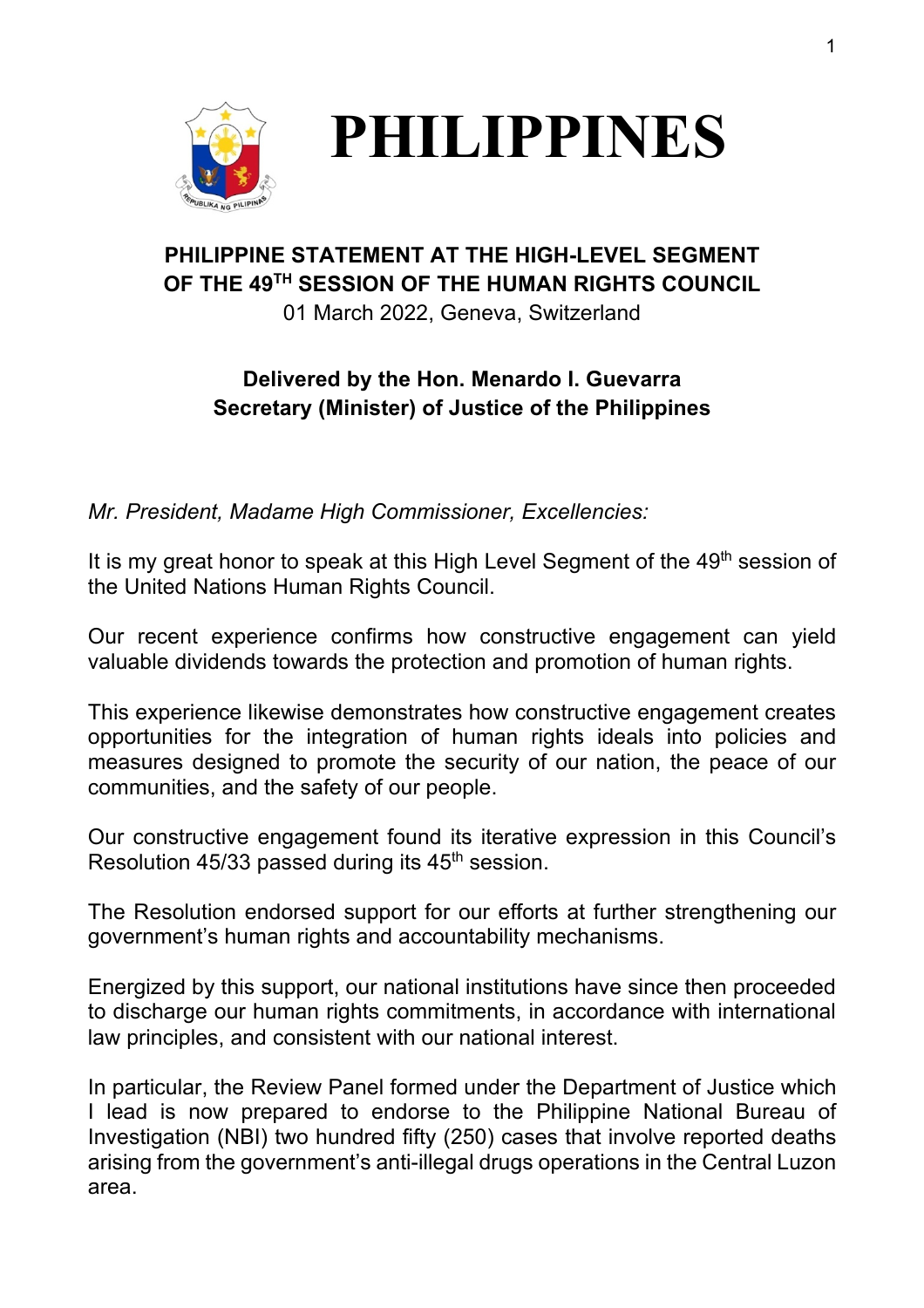Earlier, the Review Panel has indorsed to the NBI fifty-two (52) other cases. From this previous indorsement, four (04) cases have reached actual prosecution in our courts.

The NBI is currently preparing five (05) more complaints to initiate the prosecution process against erring law enforcement operatives.

The work of the Review Panel has been complemented by investigations conducted by the Philippine Inter-Agency Committee on Extra-Legal Killings, Enforced Disappearances, Torture and Other Grave Violations of the Right to Life, Liberty and Security of Persons, otherwise known as the AO35 mechanism.

In the past year alone, this inter-agency committee created fifteen (15) Special Investigation Teams that looked into extra-legal killings and other incidents involving gross violations of human rights and of humanitarian law.

The committee has recently completed its investigation and will shortly initiate the process to prosecute a number of law enforcement officers involved in the service of judicial warrants which resulted in the death of known activists in Southern Luzon.

The progress we have thus far achieved rests on the collective effort of the Philippine National Police, the DOJ, and other relevant institutions committed to instill respect for human rights and exact accountability for those who violate them.

This effort stands to benefit even more from our government's Joint Program with the United Nations.

The AO35 mechanism has been in continuous dialogue with the office of the UN Resident Coordinator and the office of the UN Special Rapporteur for Extrajudicial, Summary or Arbitrary Executions for capacity-building initiatives, specifically on the 1991 Minnesota Protocol on Investigations of Potentially Unlawful Deaths.

Other related projects and programs involving the DOJ, the Philippine Commission on Human Rights, and our law enforcement organizations have likewise been drawn up for funding under the UN Joint Program.

Signed in July last year, the Joint Program enhances capacity-building and technical cooperation between the Philippines and the UN.

Pledges for the Joint Program are currently being prepared by the governments of Norway and Australia.